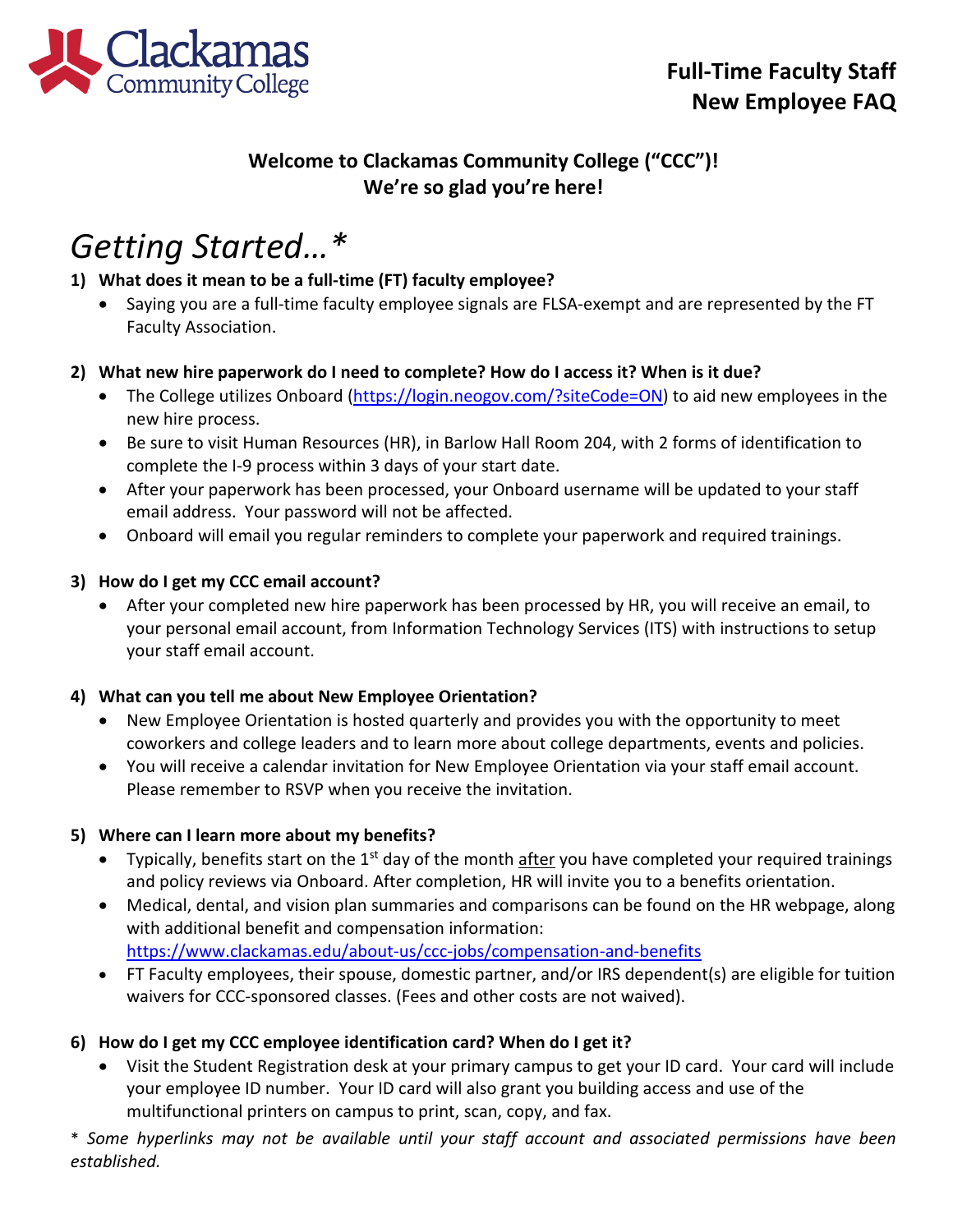

# *Getting Ahead…\**

# **7) What do I need to know about probation?**

• FT faculty employees serve a 3-5 year probation. Please refer to the FT Faculty collective bargaining agreement (CBA) for additional information. <https://www.clackamas.edu/about-us/ccc-jobs/employee-and-supervisor-information>

### **8) What and when do I get paid?**

- Pay periods run from the  $20^{th} 19^{th}$  of each month, and pay day is the last workday of each month.
- FT Faculty employees are not required to submit time cards.
- Copies of your pay stub are available via myClackamas > Employee Information > Pay Advice.
- Salary increases generally happen on September  $1<sup>st</sup>$  of each year. Increases happen in alignment with the salary schedule and CBA, which are available on the HR webpage. <https://www.clackamas.edu/about-us/ccc-jobs/compensation-and-benefits>

#### **9) What type of time off do I get at CCC?**

| Time off for FT faculty |                |                        |                |  |  |  |
|-------------------------|----------------|------------------------|----------------|--|--|--|
| Type                    | <b>Accrual</b> | <b>Available when?</b> | Limitation/Cap |  |  |  |
| Sick                    | 80 hours/year  | Start of academic year | None           |  |  |  |
| Personal Leave          | 32 hours/year  | Start of academic year | None           |  |  |  |

| <b>College observed holidays</b> |                         |  |                 |                            |  |  |
|----------------------------------|-------------------------|--|-----------------|----------------------------|--|--|
| Month                            | Holiday                 |  | Month           | Holiday                    |  |  |
| January                          | -New Year's Day         |  | September       | -Labor Day                 |  |  |
|                                  | -Martin Luther King Day |  |                 |                            |  |  |
| February                         | -President's Day        |  | <b>November</b> | -Veterans' Day             |  |  |
|                                  |                         |  |                 | -Thanksgiving              |  |  |
|                                  |                         |  |                 | -Friday after Thanksgiving |  |  |
| May                              | -Memorial Day           |  | <b>December</b> | -Working day before or     |  |  |
| July                             | -Independence Day       |  |                 | after Christmas            |  |  |
|                                  |                         |  |                 | -Christmas                 |  |  |

### **10) How can I learn more about access to professional development opportunities and funds?**

• Full-time faculty have access professional development funds through their department and through Human Resources. More information can be found in the FT Faculty Collective Bargaining Agreement here:

<https://www.clackamas.edu/about-us/ccc-jobs/employee-and-supervisor-information>

\* *Some hyperlinks may not be available until your staff account and associated permissions have been established.*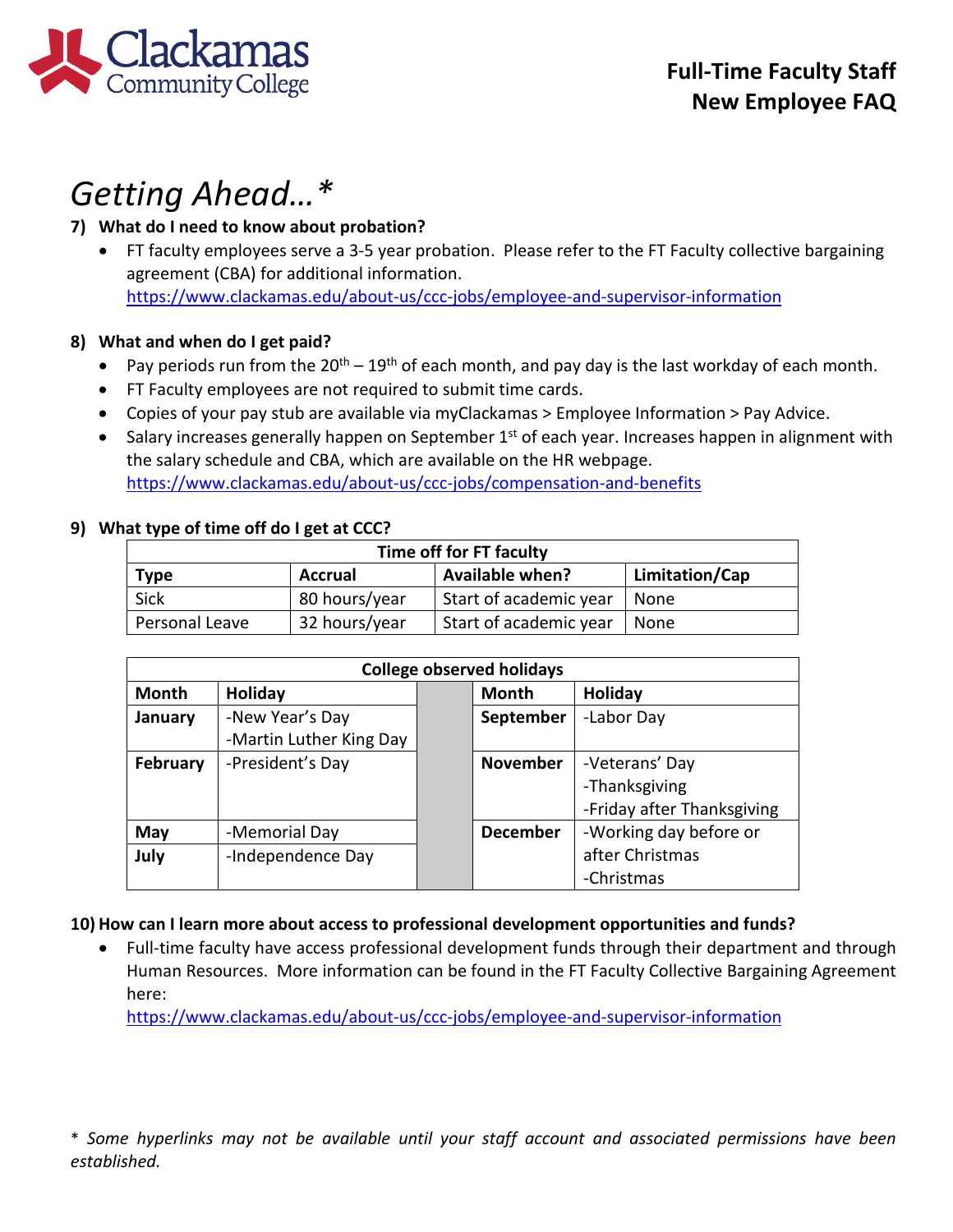

# *Getting Assistance…\**

The College has a "CCC Service Desk" system for:

- **Information Technology Services (ITS)**
	- $\circ$  ITS provides support for college phones, computers, and other electronic equipment.
	- o ITS can also be reached via:
		- $Phone 503-594-3500$
		- Location Barlow Hall, Room 104

# • **Human Resources (HR) and Payroll**

- o HR and Payroll provide support for employees regarding their benefits, compensation, and payroll.
- o HR and Payroll can also be reached via:
	- $\blacksquare$  Phone 503-594-3300
	- Location Barlow Hall, Room 204

# • **College Relations and Marketing (CRM)**

- o CRM assists with marketing materials, business cards, name badges, and website support.
- o CRM can also be reached via:
	- $\blacksquare$  Phone 503-594-3017
	- Location Barlow Hall, Rooms 223-233
- **Facilities**
	- o Facilities can assist with furniture needs and general repairs.
	- o Facilities can also be reached via:
		- $\blacksquare$  Phone 503-594-6791
		- **Location Lewelling**

# • **Duplication**

- o Duplication offers a range of copy and bindery services for campus printing.
- o Duplication can also be reached via:
	- $\blacksquare$  Phone 503-594-6788
	- **Location Lewelling**

To access the Service Desk visit [support.clackamas.edu](https://clackamas.teamdynamix.com/TDClient/Home/) or click on this logo on your CCC computer's Desktop:



# **11) How can I learn more about policies and processes at the College? What resources are available to me to learn more about the College?**

- You will be assigned several tasks in Onboard asking you to review important policies and procedure, as well as several employee trainings.
- Additional resources you may find helpful:
	- o HR Information network drive I:\HR Information
	- o Board Policies -<http://policy.osba.org/clackcc/>
	- o CCC's Vision, Mission, Core Themes and Strategic Initiatives <https://www.clackamas.edu/about-us/vision-initatives>

\* *Some hyperlinks may not be available until your staff account and associated permissions have been established.*